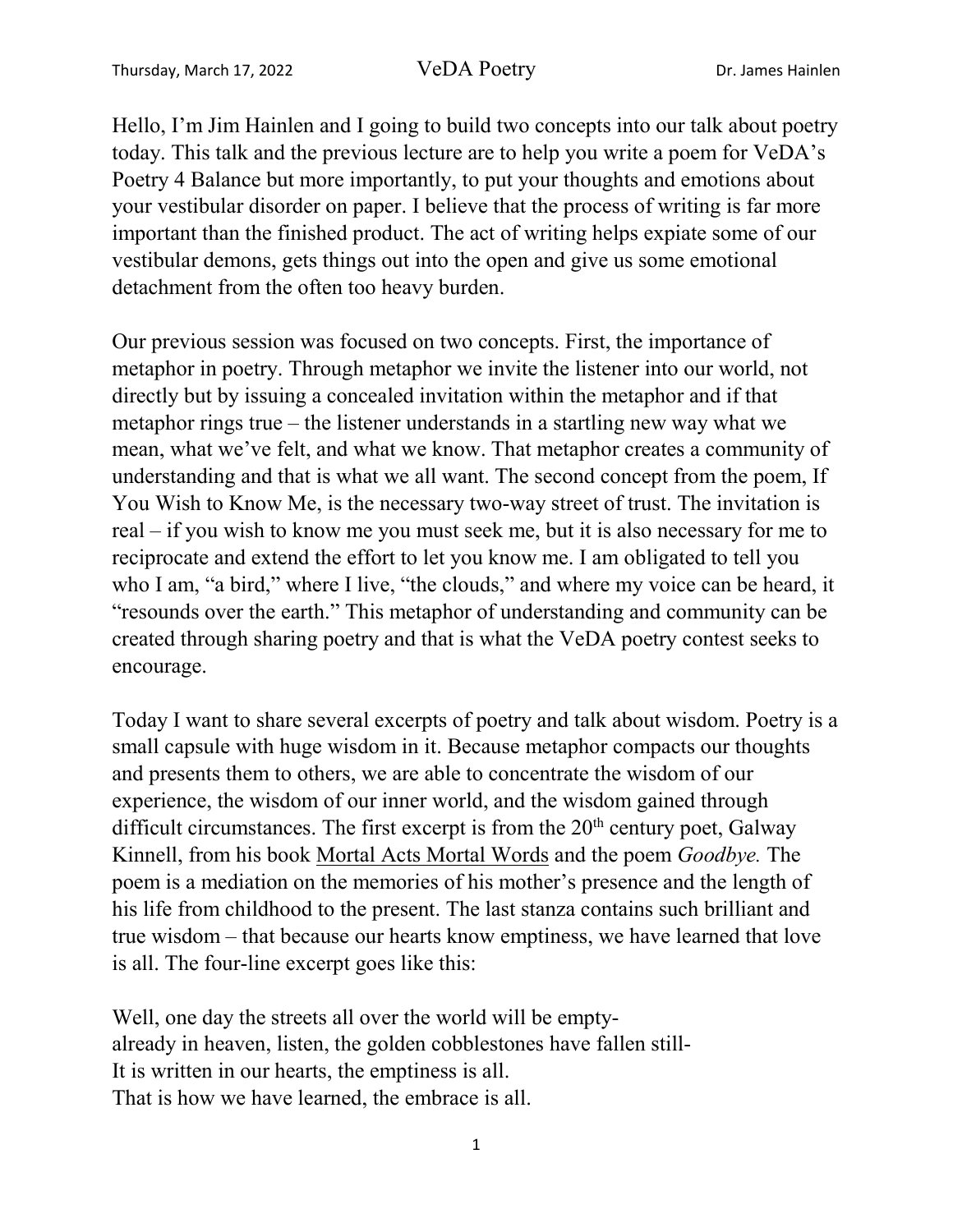## excerpt from *Goodbye,* from Mortal Acts Mortal Words, Galway Kinnell

The stunning metaphor is this, "the golden cobblestones have fallen still." There is certainly a religious diction to the metaphor, but it moves past any specific religion to our "hearts." It is an observation about the persistent quietness of the voices of people no longer in our lives, for whatever reason, lovers from the past, loved ones from the past, our past selves. All we know is transitory and the voices of the people we knew and loved are no longer audible. They are where the golden cobblestones have fallen silent – but, and this is the inner revelation of this poem – because we know "emptiness is all," we are entitled to know that "the embrace is all." This is to say, the love we have right now is really the totality of all of the love in our lives. It is a different way of saying what Shakespeare says in Sonnet 73, to love that well which thou must leave ere long. This wisdom is the wisdom of our bones, the very foundation of our lives, that this is the moment we must love because it is both the only moment we have and all the moments we have rolled into now.

The second excerpt is from Jane Kenyon's poem, *How Like the Sound, from her* Collected Poems*.* Ms Kenyon captures in this poem how wild our journey is, how rapidly we swing between emotions in a moment, in an hour, in a day. And don't we know the truth of that – how one moment the room is fine and the next moment we need a wall to lean against, or a floor to rest on. In this poem Jane is looking at her husband and sees the instantaneous sounds of laughing and crying.

Let me read the excerpt:

How like the sound of laughing weeping is. I wasn't sure until I saw your faceyour eyes squeezed shut, and the big hot tears spurting out. excerpt from *How Like the Sound,* from Collected Poems, Jane Kenyon

There is mastery of writing style in that first line where she places the words laughing and weeping side by side. The placement illustrates the meaning and then through the technique of placing the verb in next line we linger on the laughing/weeping juxtaposition and the strength of the verb is increased by what poets call enjambment – the delay to the next line of "is." The metaphorical sense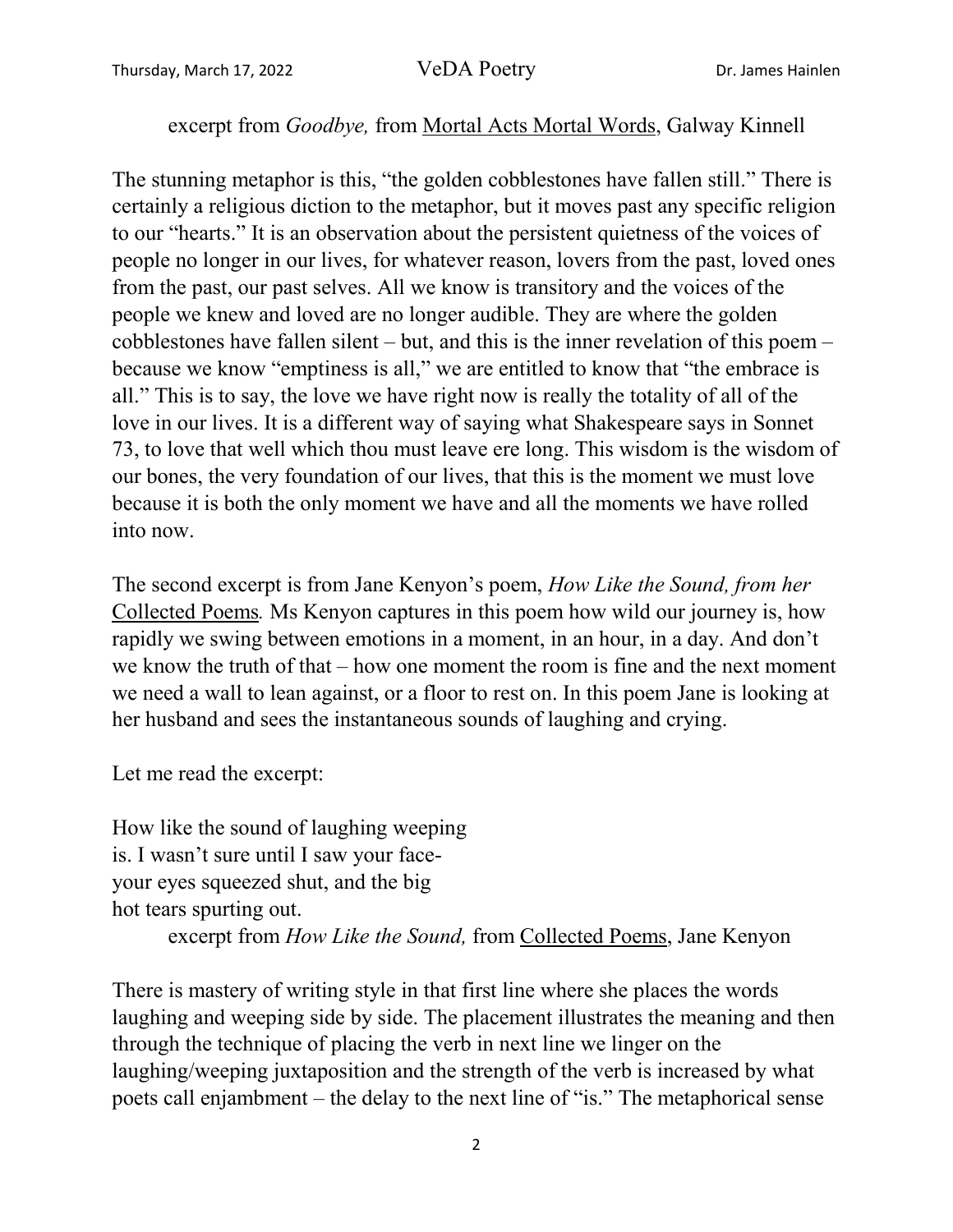of laughing and weeping, not just crying but weeping is something we all know to be true, and she invites us into that truth to linger there, to wonder if there are other opposites in life that meet-up at the extremes. Think about it – how like standing falling is, how like quietness talking is. Pick opposites in your poem and put them together is four lines of truth. Vestibular warriors know well about opposites from trying to live with them and explain the condition with mere shells of understanding for words.

The third poem is by May Sarton from her Selected Poems and is an excerpt from *Evening Music.* I chose this because she binds the poem together with musical assonance and consonance – similar sounding vowels and consonants. Instead of end rhyming words, she works the power of similar sounds into the lines. Let me read it then show how the language is music.

We enter this evening as we enter a quartet Listening again for its particular note The interval where all seems possible, Order within time when action is suspended excerpt from *Evening Music,* from Selected Poems, May Sarton

The plain meaning of the words is clearly in the last line – that time is a way of ordering our lives – our evenings, but when we enter into music, action is suspended. May Sarton suggests that to be present in music is to move out of time and the irony of course is that time is what holds music together. But at its best – when we listen to a piece of music we love, we move out of time into a realm where past, present, and future; internal and external simply flow together. Ms Sarton employs two techniques you might want to  $try$  – the first is assonance. The "first line highlights the sound of "e," enter, evening, "we," and the repeated word enter. The e sound binds the line together horizontally without obvious rhyme. The letter "l" holds the next two lines together; listening, particular, interval, possible. The sound of the letter not only binds the poem, but the "l" gives us an entrance to our thoughts, the internal space, not existing in the realm of time, where we listen to possibility. The last example is the consonance of the letter "w;" where, within, when. They are not rhyming words per se, but they have similar sounds. When you are writing – roll around the sounds of words to enhance your meaning. You don't have to deliberately try for assonance, consonance, or alliteration, just trust your ear and go with musical words. The grounding metaphor of the poem is the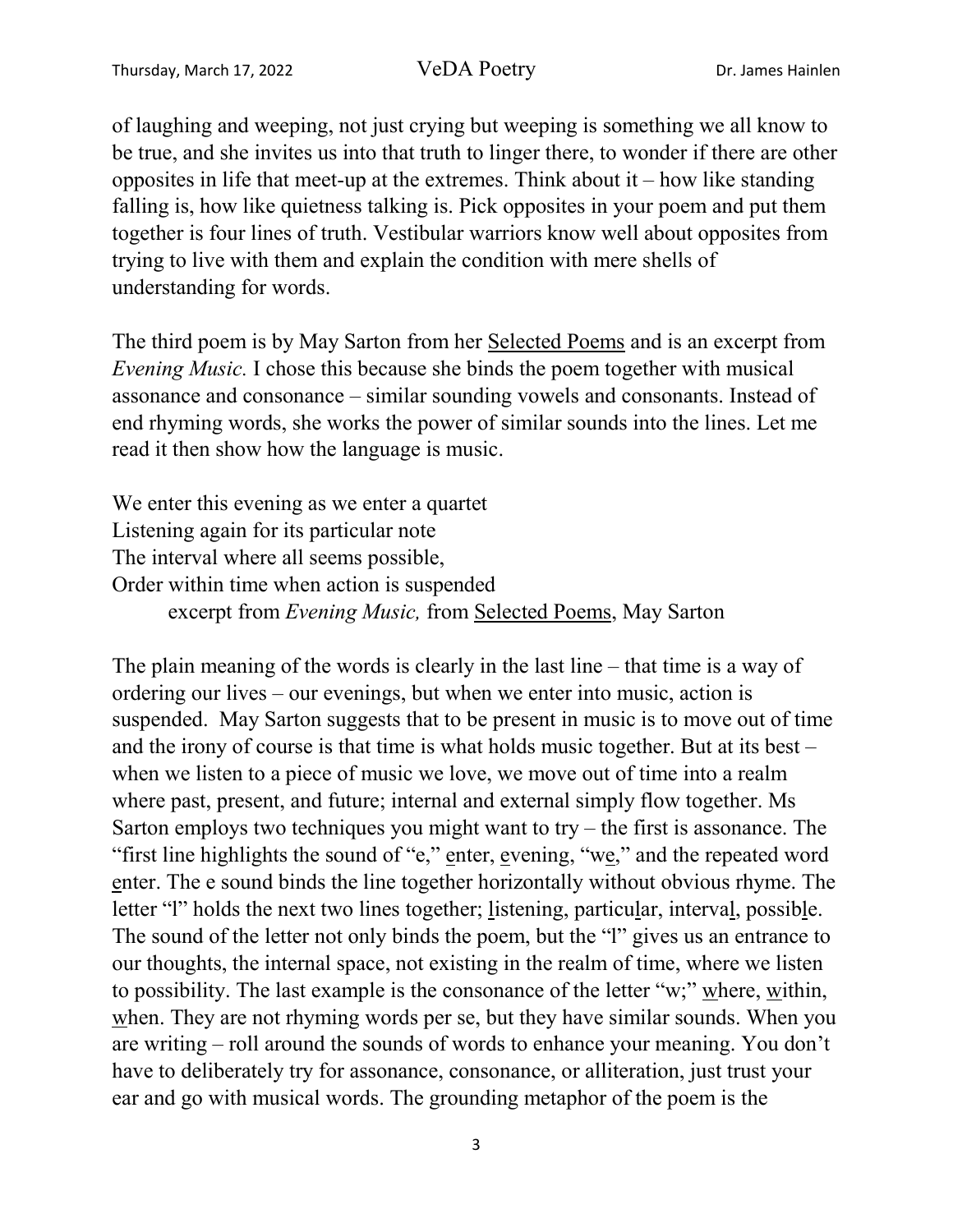impossibility of entering a quartet – but we can and do enter the music of the poem, of the concert, of our lives to take us away from the constraints of time. Listen for the particular notes of your life, the interval between things where possibility exists and the delicious moment when time and action are suspended, and we just exist.

Wang Wei was a Chinese poet who lived from 701 to 761 C.E. He created and mastered the four-line poem – which is the requirement for our VeDA poetry contest. He also mastered the use of words to capture place and mystery within nature. This is rich, fertile ground for writing your poems – mystery rather than certainty and the many aspects of nature are metaphors for human emotion. Let's read the poem then look at meaning.

In mountain forests, I've lost myself completely: identity's nothing but the role we play in public. So how do you know an ancient recluse master? Not by the old-timer's form he somehow took on.

> excerpt from *In the Mountains, for My Brothers,* from The Selected Poems Wang Wei, (701-761 C.E.)

The first line of the poem creates a place that is distant yet knowable. If you hike, like I do, you have specific mountain forests pictured in your head. But that's not necessary because we can all conjure a mountain forest where we lose ourselves completely. And there – identity is nothing. Ironically, long distance hikers get to choose or have given to them a trail name. When you backpack on the nation's trails you don't do it with your given name – you hike under a pseudonym. My hiking name is Andante because I'm a violinist and andante is the Italian tempo word in music for slow walking tempo. But of course, the poem is deeper, more significant. Our identity is inextricably tied to our roles and who we are at our core is not only the roles we take on. It is more expansive, greater than our occupation, bigger than how others see us. The last line states that clearly for the master, he is not the form he took on. Try writing a poem about who you are that is separate from the role you play, the role others assign to you – if you existed in your own mysterious mountain forest what would your identity be? Go toward that and share it with us. As you define that for yourself, you may glimpse again the possibility of taking control of your life as it is – not as others define you.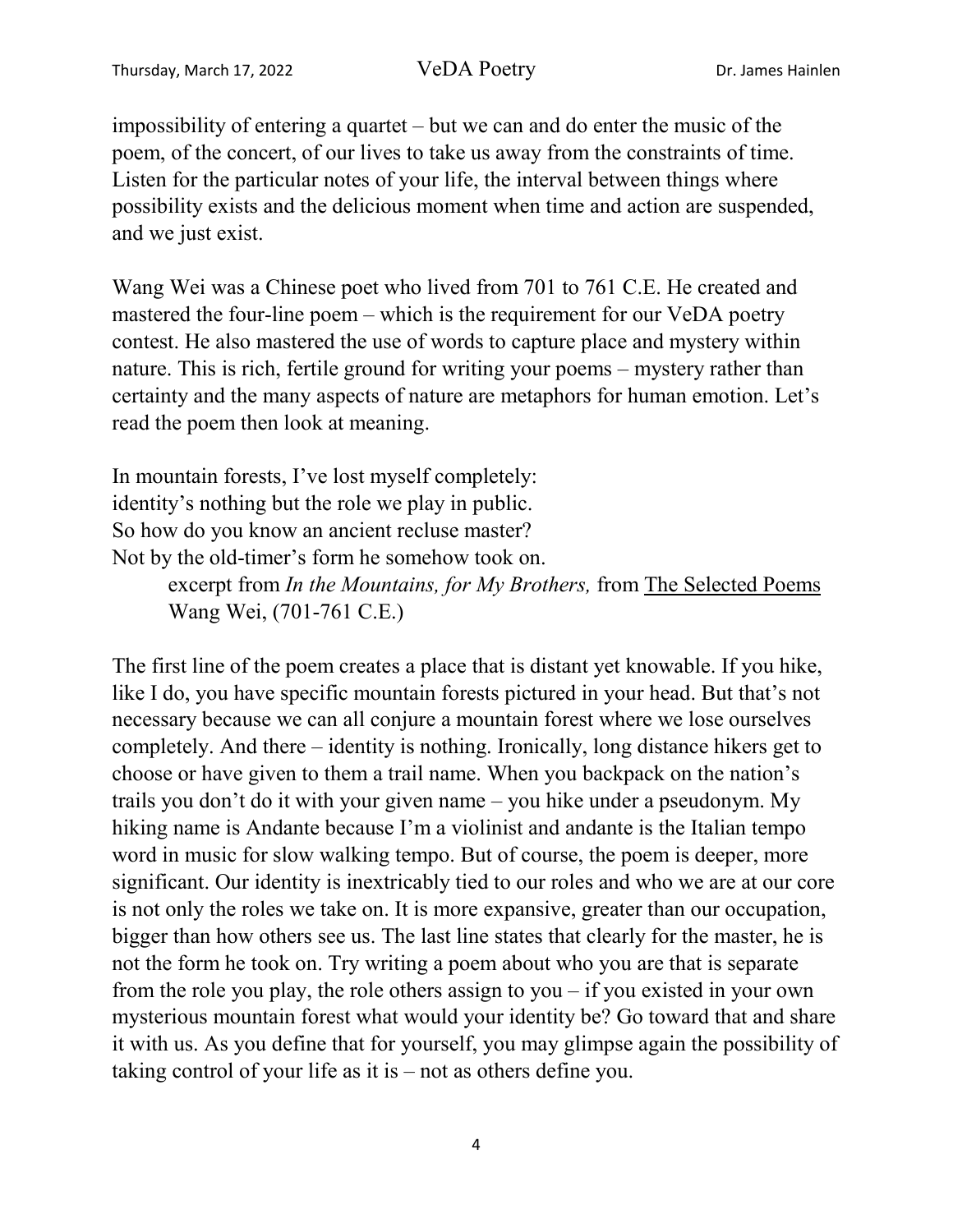Walt Whitman may still be America's great poet and his one epic poem, *Leaves of Grass* covers everything. It is as big a poem as America itself is big – as the world is big and diverse. This four-line excerpt contains such a nugget of truth that we must look at it. No one else, says Whitman can travel your road for you – you must travel it for yourself. So much is said in four lines. There is a deep mystery in how we got set on the road we now travel – but this deep wisdom is secure – we must travel it ourselves. It is a simple truth, but we all know well-meaning people who want to tell us what road we must travel – push back in your poem against well-meaning people, think about your road, perhaps you have been on it since you were born and it is time to identify the road, time to claim your road. Not the one you thought you might be on, but the road you are on.

Not I, not any one else can travel the road for you,

You must travel it for yourself.

It is not far . . . . it is within reach,

Perhaps you have been on it since you were born, and did not know…

excerpt from Leaves of Grass, Walt Whitman

Our last quatrain is from the incredible poet, Patricia Smith who says in her poem, *Stop the Presses,* we need soft words for hard things, silk brushing rock. That is the purpose of poetry – to speak the truth at a distance from the emotion of the moment. To find the contour of few words that can communicate hard things. Try finding those soft words, try birthing truth in this way, as Ms Smith says, just once and overcome what is difficult but within reach. Craft for yourself words of healing, words of aspiration, words of a vestibular warrior – not for others, not for the roles you play, not for the past that is gone, but for you right now, a reason as the poet says to turn the page. Write a poem to author a new story for yourself not a final story but a story that is sufficient for today. A story that has you standing vertical, a story that places you in your own mountain's forest, a story that finds its truth in quietness and music, a poem that jambs opposites together, a poem that in a few words let's us know who you are and where you live. A poem that hopes for love and the embrace that is all.

We need soft words for hard things, this silk brushing the inevitability of rock. Birth truth in this way, just once. Craft the news and overcome all that you ever were – a reason to turn the page.